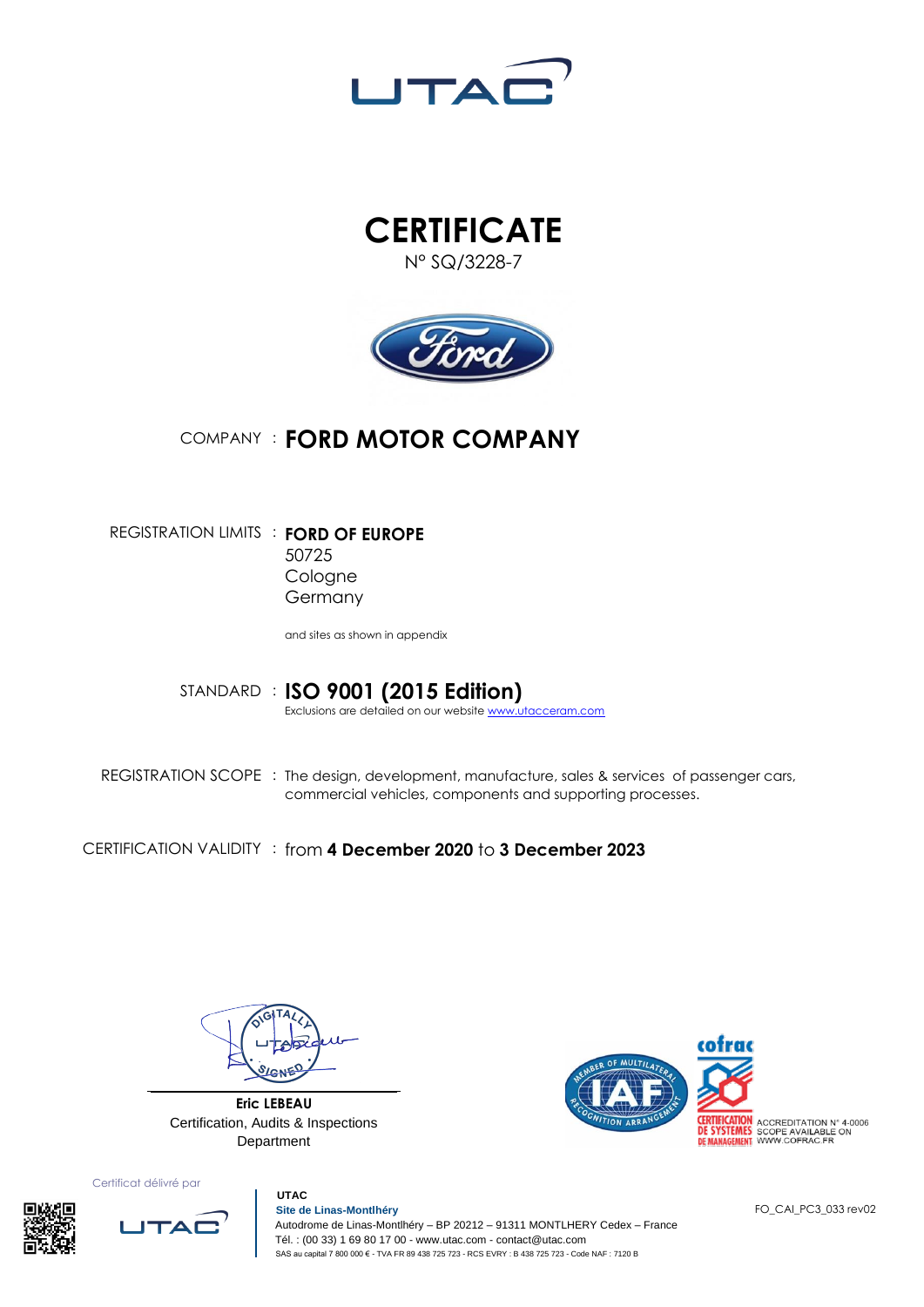

## **CERTIFICATE APPENDIX** N° SQ/3228-7

FORD-WERKE GmbH HENRY-FORD-STRAßE 1 50735 KÖLN

FORD-WERKE GmbH GEESTEMUENDER STRASSE 48 50735 COLOGNE GERMANY

FORD-WERKE GmbH SPESSART STRASSE 50769 COLOGNE GERMANY

FORD-WERKE GmbH EDSEL-FORD-STRASSE 2-14 50769 COLOGNE GERMANY

FORD-WERKE GmbH HENRY-FORD-STRASSE 1 66740 SAARLOUIS GERMANY

AUTOMOTIVE INDUSTRY SUPPORT GmbH SUPPLIER PARK IVENSHOFWEG 41 50769 COLOGNE GERMANY

Central Workshop Cologne | Ford Land | Human Resources (HR)| IT | Marketing, Sales & Service (MS&S) | Material Planning & Logistics (MP&L) | Purchasing | Quality | Supplier Technical Assistance (STA) |Vehicle Operations (VO) | Powertrain Operations (PTO)

**Quality** 

Product Development (PD) |Quality | Sustainability, Environmental & Safety Engineering (SE&SE)

Marketing, Sales & Service (MS&S)

Human Resources| Vehicle Operations (VO)

Manufacturing

 This appendix contains 4 page(s) updated 29 November 2021 Page 1/4



Certificat délivré par



 **UTAC**

 **Site de Linas-Montlhéry** Autodrome de Linas-Montlhéry – BP 20212 – 91311 MONTLHERY Cedex – France Tél. : (00 33) 1 69 80 17 00 - www.utac.com - contact@utac.com SAS au capital 7 800 000 € - TVA FR 89 438 725 723 - RCS EVRY : B 438 725 723 - Code NAF : 7120 B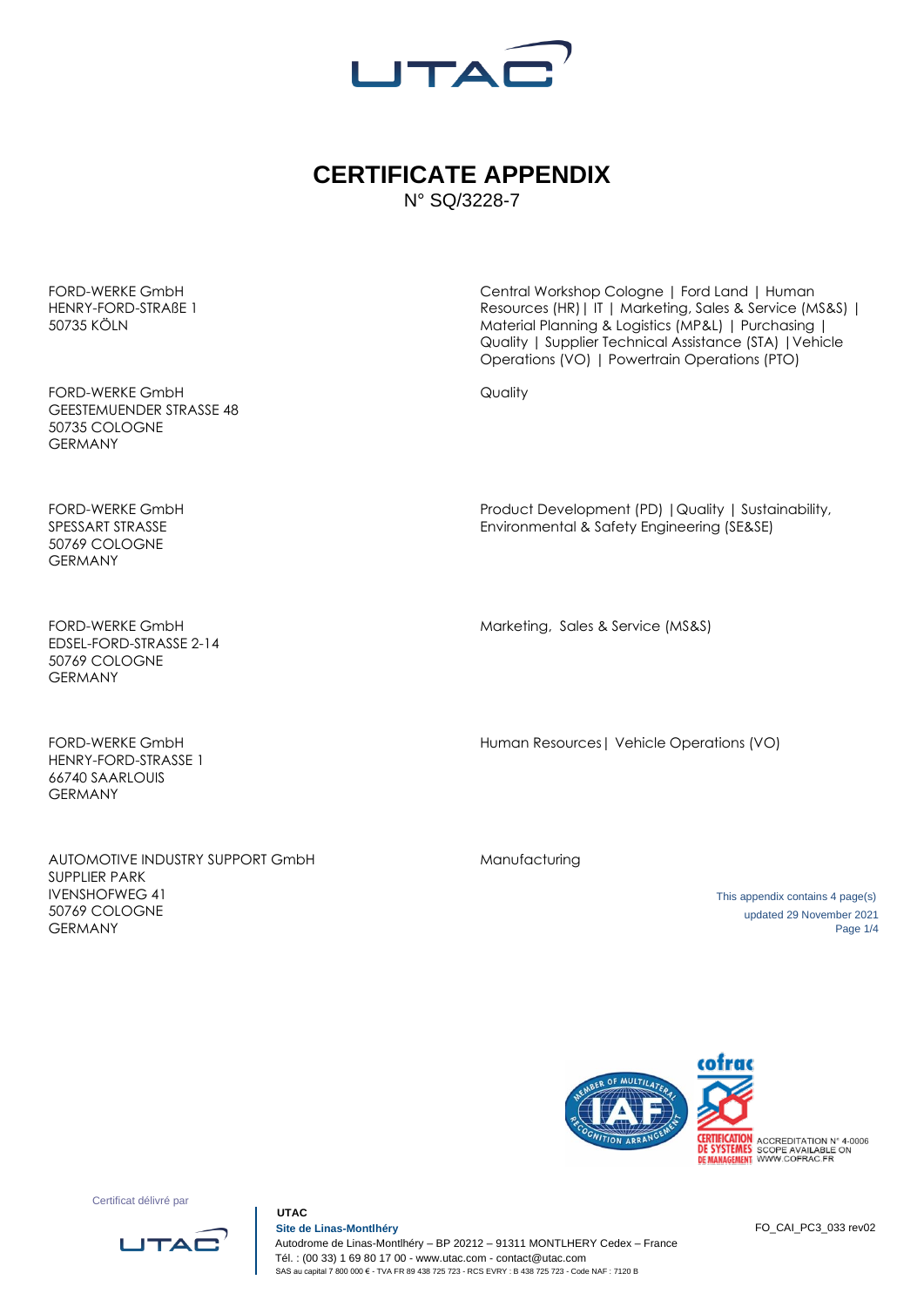

Manufacturing

AUTOMOTIVE INDUSTRY SUPPORT GmbH FORD INDUSTRIAL SUPPLIER PARK HENRY-FORD-STRASSE 66740 SAARLOUIS GERMANY

FORD-WERKE GmbH OUDE DIESTERSEBAAN 135 3920 LOMMEL BELGIUM

FORD MOTOR COMPANY, s.r.o. OREGON HOUSE REVNICKA 170/4 PRAHA – ZLICIN 1552 CZECH REPUBLIC

FMC AUTOMOBILES SAS - FORD FRANCE CENTRE NATIONAL DE LOGISTIQUE DE PIECES DE RECHANGE ROUTE NATIONAL 17, BP 163 F-60190 ESTREES-ST. DENIS FRANCE

Supplier Technical Assistance (STA)

Product Development (PD)

Marketing, Sales & Service (MS&S)

FORD ITALIA S.P.A VIA ANDREA ARGOLI 54 ROMA, I-00143 ITALY

Marketing, Sales & Service (MS&S)

FORD MOTOR NORGE AS LIENGA 2 1414 TROLLÅSEN NORWAY

Marketing, Sales & Service (MS&S)

 This appendix contains 4 page(s) updated 29 November 2021 Page 2/4



Certificat délivré par



 **UTAC**

 **Site de Linas-Montlhéry** Autodrome de Linas-Montlhéry – BP 20212 – 91311 MONTLHERY Cedex – France Tél. : (00 33) 1 69 80 17 00 - www.utac.com - contact@utac.com SAS au capital 7 800 000 € - TVA FR 89 438 725 723 - RCS EVRY : B 438 725 723 - Code NAF : 7120 B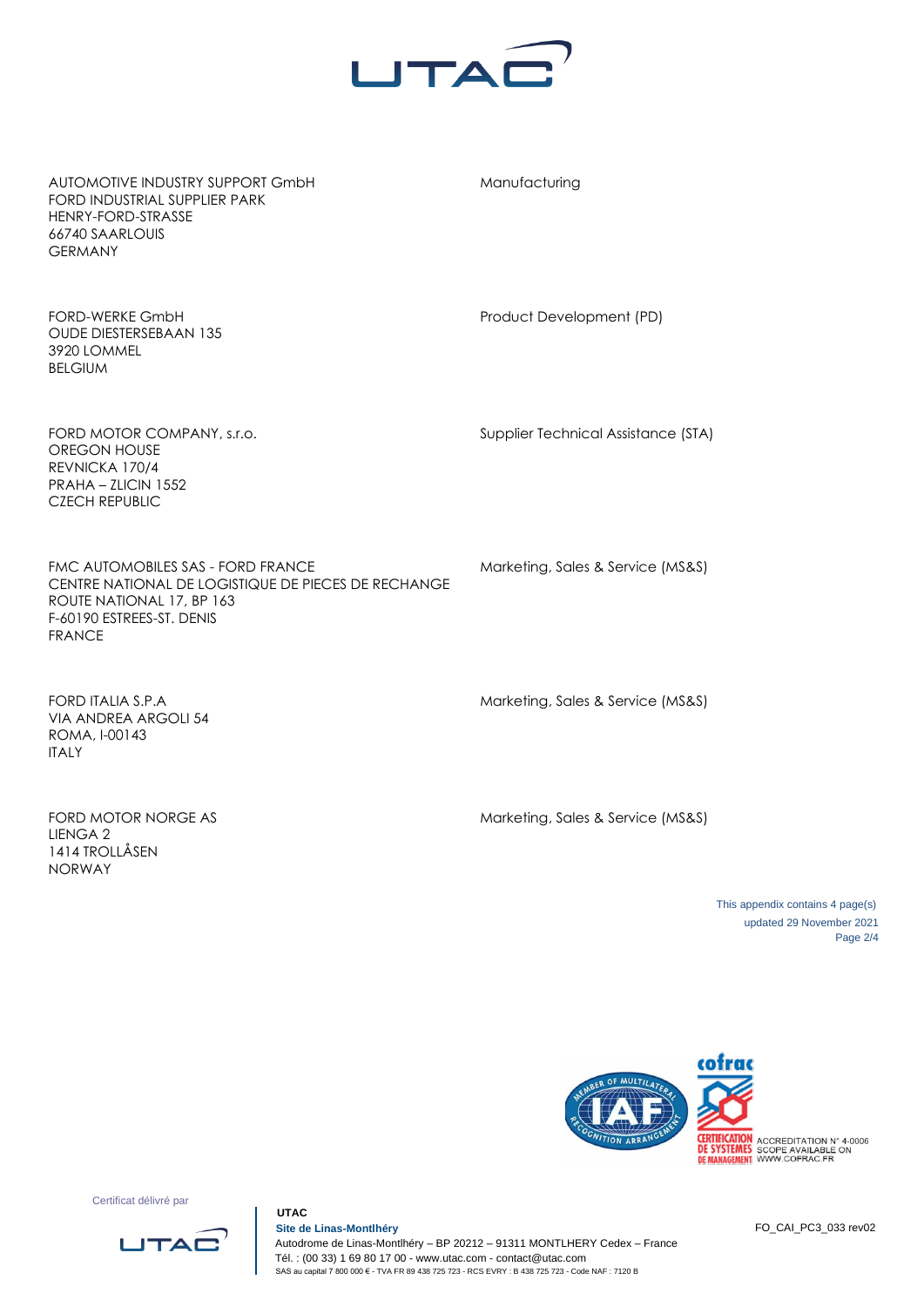

FORD ROMANIA S.A MUNICIPIUL CRAIOVA STR. HENRY FORD (1863-1947), NR. 29, JUDEȚUL DOLJ ROMANIA

FORD ESPAÑA S.L. POLIGONO INDUSTRIAL S/N 46440 ALMUSAFES, VALENCIA SPAIN

FORD OTOMOTIV SANAYI A.S. DENIZEVLER MAH. ALI UCAR CAD No 53 GÖLCÜK, KOCAELI TURKEY

FORD OTOMOTIV SANAYI A.S. YENIKÖY SEPETLIPINAR MAH. DERYA CAD. No:1/1, BAŞISKELE KOCAELI TURKEY

FORD OTOMOTIV SANAYI A.S. KÜTAHYA YOLU ÜZERI 26311 INÖNÜ, KÖPRÜBASI, ESKIŞEHIR TURKEY

FORD OTOMOTIV SANAYI A.S. AKPINAR MAH. HASAN BASRI CAD No.2, 34885 SANCAKTEPE, ISTANBUL, TURKEY

Vehicle Operations (VO) | Powertrain Operations (PTO) |Purchasing | Supplier Technical Assistance (STA)

Human Resources (HR) | Marketing, Sales & Service (MS&S) | Vehicle Operations (VO) | Powertrain Operations (PTO) | Purchasing | Supplier Technical Assistance (STA)

Vehicle Operations (VO)

Vehicle Operations (VO)

Vehicle Operations (VO) | Powertrain Operations (PTO)

Marketing, Sales & Service (MS&S) | Product Development (PD)

> This appendix contains 4 page(s) updated 29 November 2021 Page 3/4



Certificat délivré par



 **UTAC**

 **Site de Linas-Montlhéry** Autodrome de Linas-Montlhéry – BP 20212 – 91311 MONTLHERY Cedex – France Tél. : (00 33) 1 69 80 17 00 - www.utac.com - contact@utac.com SAS au capital 7 800 000 € - TVA FR 89 438 725 723 - RCS EVRY : B 438 725 723 - Code NAF : 7120 B